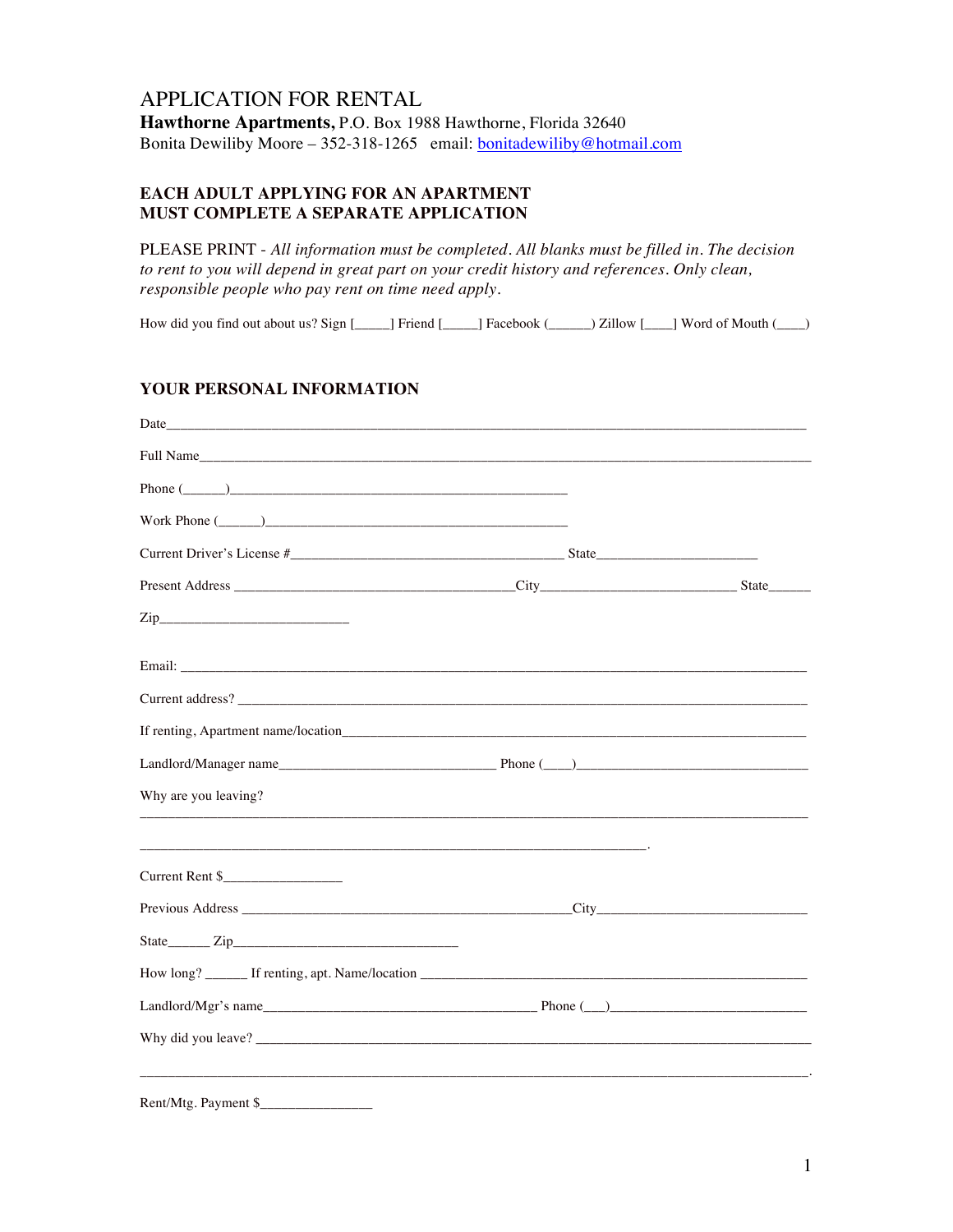#### **EMPLOYMENT/INCOME**

|                                                                       | Gross Monthly Income before deductions \$                                              |  |
|-----------------------------------------------------------------------|----------------------------------------------------------------------------------------|--|
|                                                                       |                                                                                        |  |
| <b>CREDIT REFERENCES</b>                                              |                                                                                        |  |
|                                                                       |                                                                                        |  |
|                                                                       |                                                                                        |  |
| Have you ever been evicted from a house or apartment? YES [ ] NO [ ]. |                                                                                        |  |
| Have you ever had a foreclosure/repossession? Yes [ ] No [ ]          |                                                                                        |  |
|                                                                       |                                                                                        |  |
|                                                                       | Have you ever filled for bankruptcy? Yes [] No []. If yes, Chapter 7 [], Chapter 13 [] |  |
|                                                                       | Have you ever been convicted of a crime, other than a traffic violation? Yes [] No []. |  |
| If yes, explain                                                       |                                                                                        |  |
|                                                                       |                                                                                        |  |
| PERSONAL REFERENCES                                                   |                                                                                        |  |
| List 3 persons that we may contact to verify your character           |                                                                                        |  |
|                                                                       |                                                                                        |  |
|                                                                       |                                                                                        |  |
| Name                                                                  |                                                                                        |  |

 $\overline{2}$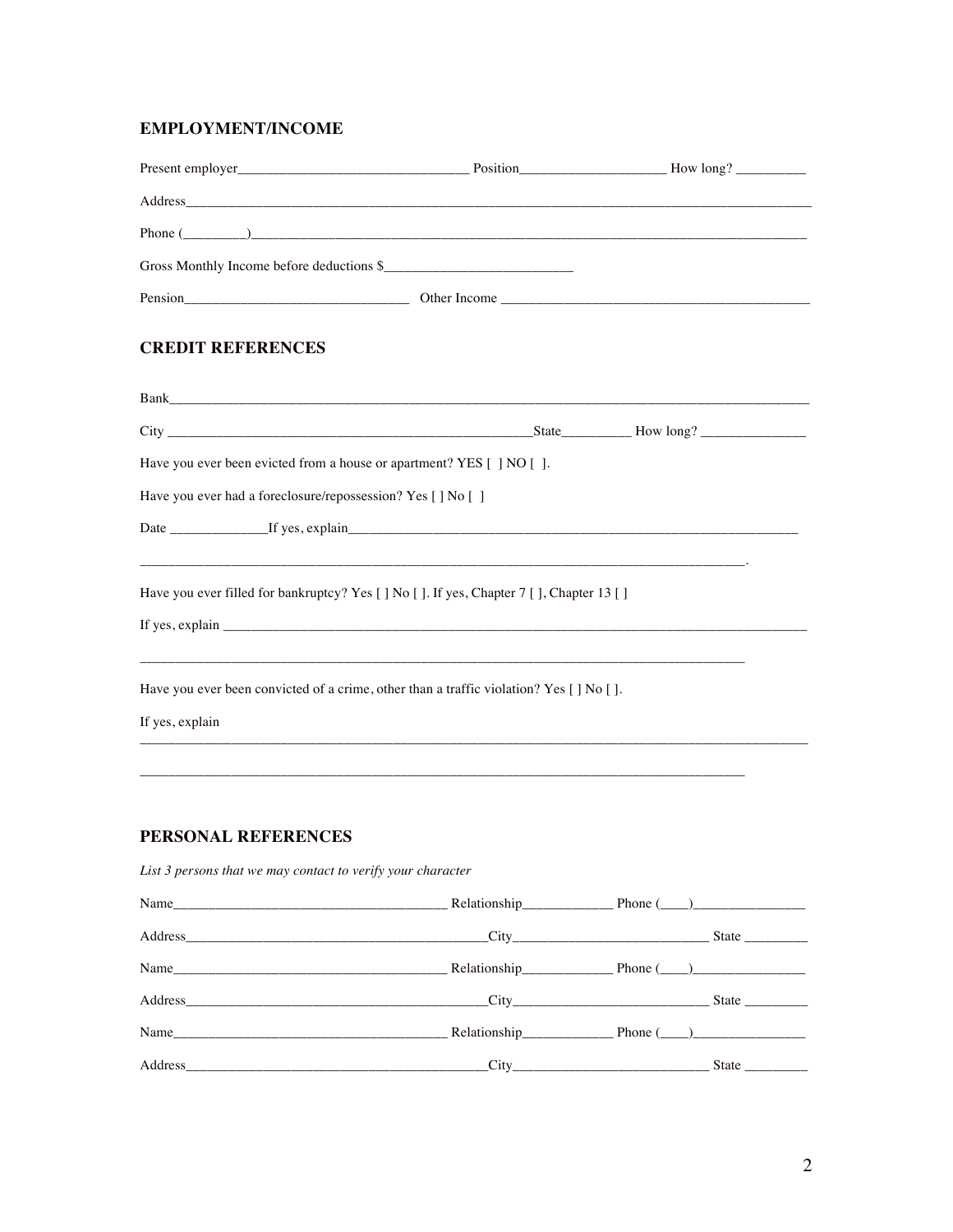#### **EMERGENCY**

*In an emergency you may contact starting with nearest relative first*

| Name    | <b>Relationship</b>      | Phone (<br><u>Contract and Communications</u> |  |
|---------|--------------------------|-----------------------------------------------|--|
| Address | City                     | State                                         |  |
| Name    | Relationship____________ | Phone (                                       |  |
| Address | City                     | State                                         |  |

#### **OTHER INFORMATION**

*Other persons, including children who will live in the dwelling unit – if another adult will be living in the apartment, another application will need to be filled out.*

| Name                                                                      |  |                            |  |  |  |  |
|---------------------------------------------------------------------------|--|----------------------------|--|--|--|--|
|                                                                           |  |                            |  |  |  |  |
|                                                                           |  |                            |  |  |  |  |
|                                                                           |  |                            |  |  |  |  |
| LIST ALL MOTOR VEHICLES, INCUDING RECREATIONAL TO BE KEPT AT THE PROPERTY |  |                            |  |  |  |  |
|                                                                           |  |                            |  |  |  |  |
|                                                                           |  |                            |  |  |  |  |
|                                                                           |  |                            |  |  |  |  |
|                                                                           |  | MAKE COLOR MODEL YEAR TEAM |  |  |  |  |
|                                                                           |  | LICENSE PLATE# STATE STATE |  |  |  |  |

# **NOTE: Hawthorne Apartments does not allow smoking inside of apartments.**